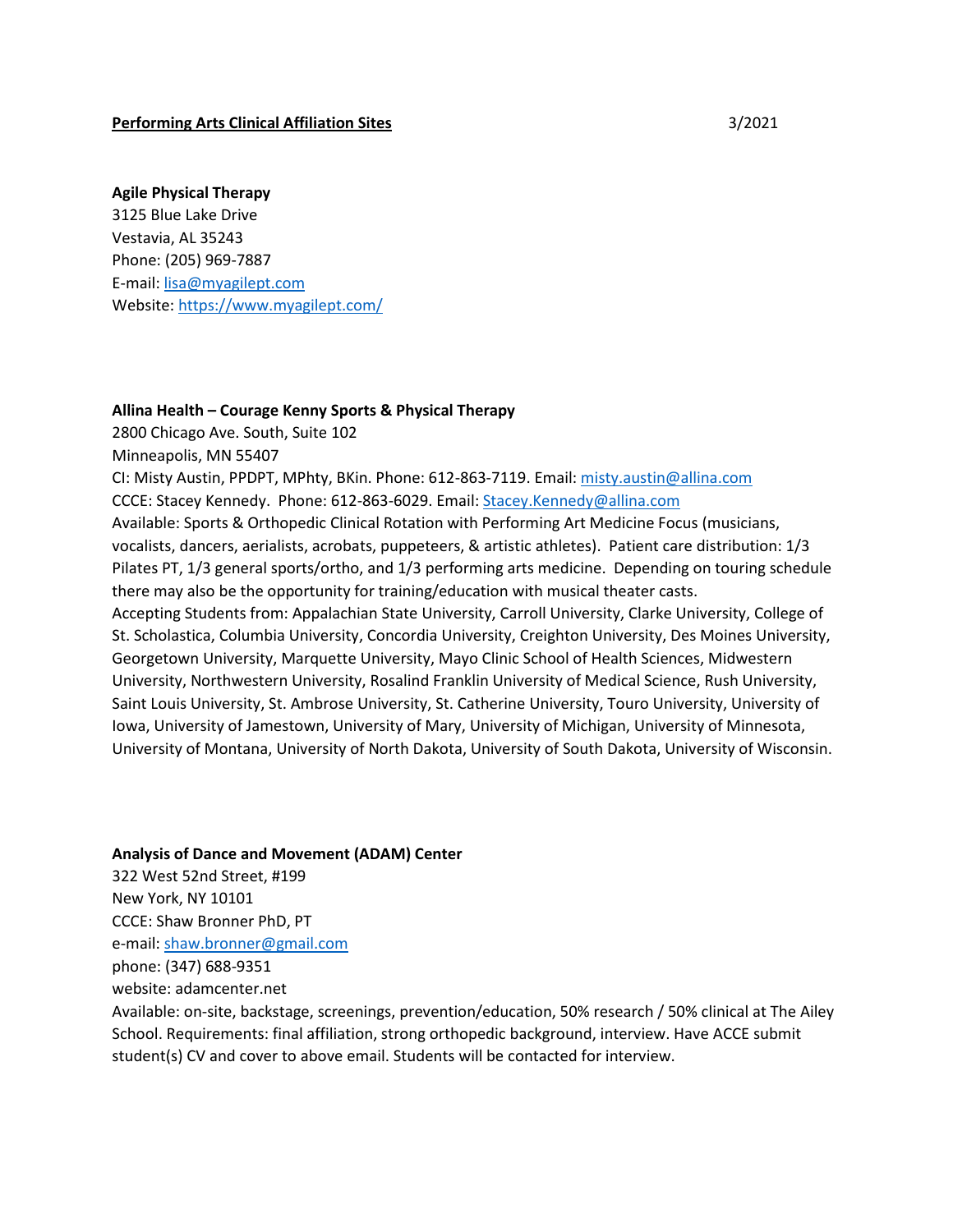## **Armada Physical Therapy**

Dance Medicine Program 6400 Jefferson St NE Albuquerque, NM Phone: 505.344.2922 E-mail: [dancemedicinenm@gmail.com](mailto:dancemedicinenm@gmail.com)  Website[: https://www.dancemedicinenm.com/](https://www.dancemedicinenm.com/)

**Athletico, Ltd.** Athletico Physical Therapy-River North East Bank Club 500 N. Kingsbury Chicago, IL 60654 phone: (312) 527-5801 ext 278. CI contact: Julie O'Connell, PT, DPT, OCS, ATC Email: [Julie.OConnell@athletico.com](mailto:Julie.OConnell@athletico.com) CCCE: Jennifer Warning, PT, MPT, CCCE, Manager of Student Clinical Education / Physical Therapist 1256 W. Boughton Rd, Bolingbrook, IL 60440 phone: (630) 378-9420 fax: (630) 378-9169

#### Email: [Jennifer.warning@athletico.com](mailto:Jennifer.warning@athletico.com)

Available: we have an application process that begins in May of the year prior to last year of PT school. Patient population includes 20-60% dancers who are in professional dance companies, Broadway touring companies or youth training programs. We do on-site screening and treatments for major dance companies in Chicago and injury prevention lecture to summer intensive programs. Requirements: Application process to be completed in May and notifications are done in August-

preceding the final academic year. You must have had successful completion of an outpatient orthopedic clinical and must have strong manual skills. You must be in your final year of PT school. The student is responsible for securing his/her own housing and placement will be within the Chicagoland area.

#### **Balance Point Physical Therapy, LLC**

Phone: (207) 233-9272

Fax: (207) 221-1063

E-mail: [Eliza@balancepointptmaine.com](mailto:Eliza@balancepointptmaine.com) 

Available: unable to provide enough hours for full-time terminal clinical experience, but able to provide few-day experience or weekly experience for local DPT students; only see 20-25 patients/wk, mostly ballet dancers and gymnasts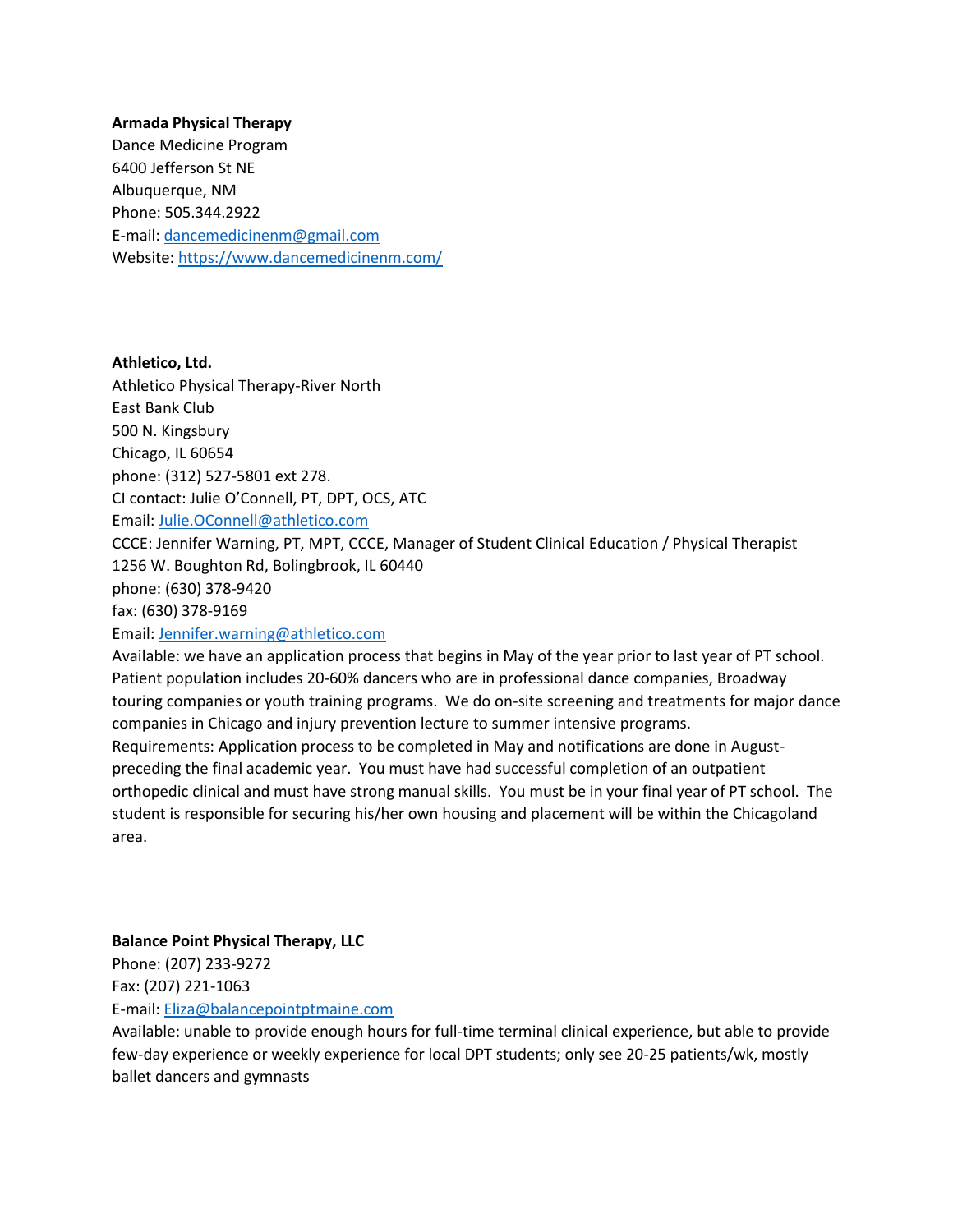#### **Body Dynamics, Inc.**

410 S. Maple Avenue, Suite 100 Falls Church, Virginia 22046 CCCE: Natalie Rakestraw, PT, DPT, OCS e-mail: [NRakestraw@bodydynamicsinc.com](mailto:NRakestraw@bodydynamicsinc.com) [www.bodydynamicsinc.com](http://www.bodydynamicsinc.com/) [info@bodydynamicsinc.com](mailto:info@bodydynamicsinc.com) phone: (703) 527-9557

fax: (703) 526-0438

Available: 8+ week affiliation, clinic, screening/prevention/education, on-site/backstage Requirements: strong orthopedic background (including a previous full-time orthopaedic affiliation), clinical problem solving, and knowledge in applicable anatomy and physiology; must be final affiliation; submit application via mail/e-mail, including 1 letter of recommendation from an orthopaedic professor, 1 letter of recommendation from an orthopaedic clinical instructor, a resume of academic & clinic experience as well as any performing arts experience, a letter of intent stating the specific objectives you hope to achieve during your BDI affiliation, and a description of your PT program & curriculumstudent will be contacted for phone interview; application deadlines: July 30 for a winter/spring affiliation (Jan-March), March 30 for a fall affiliation (Sept-Dec), and January 15 for a summer affiliation (June-August)- please note that due to staffing changes, a summer student may not be able to be hosted

# **C.H.A.M.P. Physical Therapy and Pilates**

4340 W Chandler Blvd Suite 3 Chandler AZ 85226 CCCE: Anna Thatcher, PT, DPT, OCS, SCS, ATC, CSCS e-mail: [annathatcherpt@gmail.com](mailto:annathatcherpt@gmail.com) Phone: (480) 361-1127

Fax: (480) 361-1842

Available: active population with emphasis on pediatric sports medicine (40%+ of caseload) including dancers and gymnasts; relationship with local gymnastics clubs including athletic training coverage for competitions and weekly on-site injury screenings; clinic fully-equipped with traditional rehab and pilates equipment

Requirements: phone or in-person interview, resume including cover letter with why you are interested in being an intern at the clinic; Recommended to have strong background in orthopedics/sports injuries and knowledge of gymnastics/dance terms; flexibility in hours including staying as late as 8:30 PM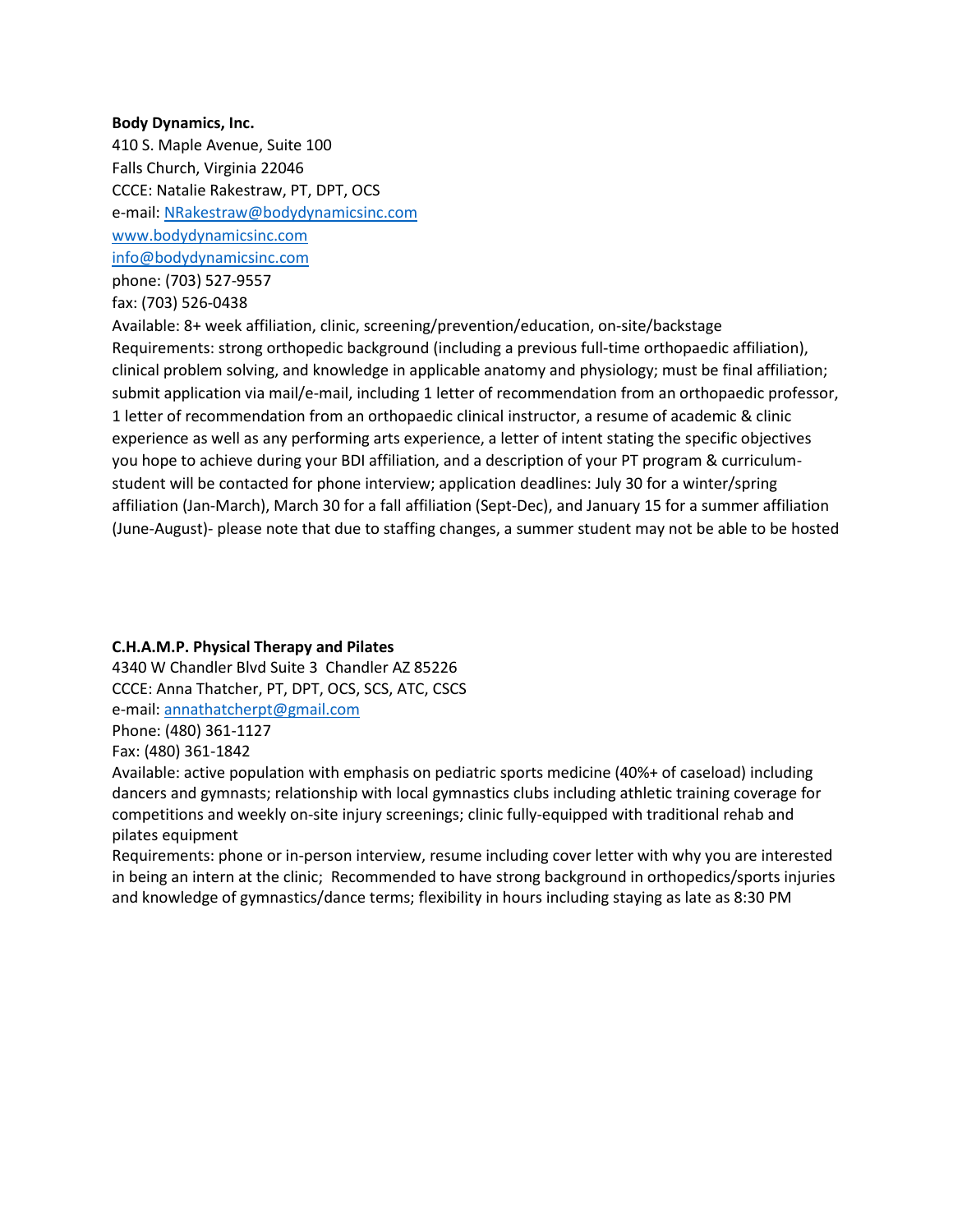## **Cincinnati Children's Hospital Medical Center**

7777 Yankee Road Liberty Township, OH 45044 CCCE: Jennifer Fogle, PT, DPT, SCS Email: [Jennifer.Fogle@cchmc.org](mailto:Jennifer.Fogle@cchmc.org) Phone: (859) 344-4711

Fax: (859) 344-4771

Available: Pediatric ortho/sports clinic with 50% caseload consisting of pediatric dancers (studio, competitive, pre-professional). Community outreach opportunities involving dance injury clinics, prepointe evaluations and education classes available.

Requirements: Final affiliation, strong orthopedic background, interest in treating dancers, prefer a student with a dance background. Have ACCE submit request by end of 1st year of PT school if site is not already affiliated with Cincinnati Children's Hospital to CCCE. Please submit students CV and cover letter to Jennifer Fogle (CCCE). Students will be considered upon interview and availability.

### **Children's Hospital Colorado – Sports Medicine Center – South Campus**

1811 Plaza Dr. Highlands Ranch, CO 80129

CI's: Meredith Dake, PT, DPT, OCS and Kasia Kilijanek, PT, DPT, OCS

Email: [Meredith.dake@childrenscolorado.org](mailto:Meredith.dake@childrenscolorado.org)

CCCE: Leslie Schein, PT, DPT, OCS

Email: [Leslie.schein@childrenscolorado.org](mailto:Leslie.schein@childrenscolorado.org)

All patients are adolescents or young adults in competitive sports, estimated 25-50% dancer / gymnast population. The student must be in their final year of the DPT program. The rotation should be a minimum of 12 weeks. The university must provide workman's compensation insurance per Colorado state law.

#### **FusionArts Physical Therapy**

16430 Ventura Blvd, Ste 108 Encino, CA 91436 Phone: (818) 788-2544 E-mail: [karen@fusionartspt.com](mailto:karen@fusionartspt.com) Website[: www.fusionartspt.com](http://www.fusionartspt.com/)

Boutique orthopaedic clinic with a specialty in Dance and Sports Medicine, as well as Pilates. Patient population ranges from the general public to aerialists, rhythmic and artistic gymnasts, and dancers professional, pre-professional, and adolescent/teenager dancers. Treatment backstage for various dance companies, touring musical theater and regional theater. Injury prevention lectures, as well as screenings.

Requirements:. Final affiliation. Must have a strong orthopaedic background, as well as manual therapy skills. Interview required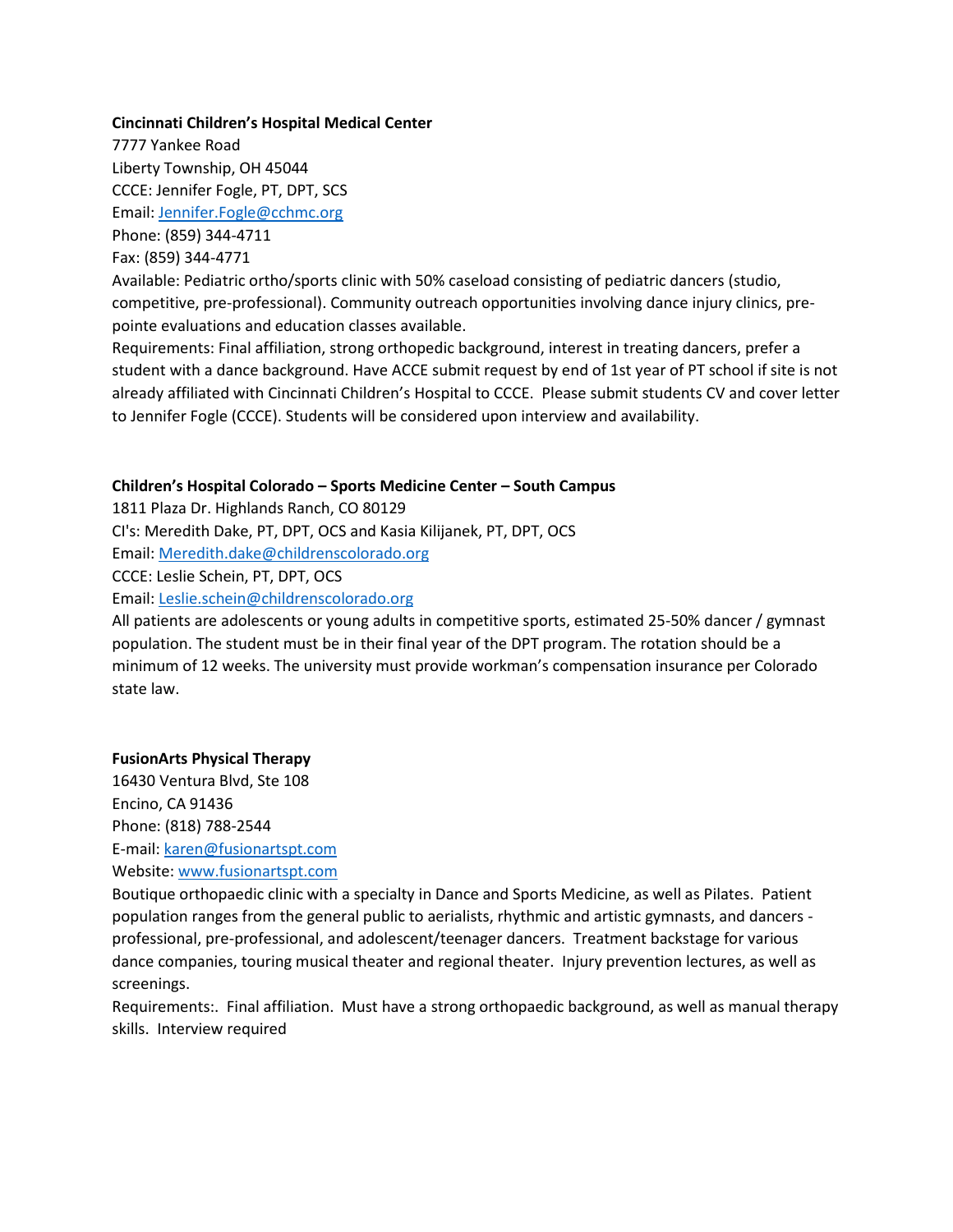**Girl Fit Physical Therapy** 55 Chapel St Suite 030 Newton, MA 02458 CCCE: Kate Hamilton, DPT, OCS e-mail: [office@girlfitrocks.com](mailto:office@girlfitrocks.com)  phone: (617) 618-9290 fax: (866) 795-0414 website[: www.girlfitrocks.com](http://www.girlfitrocks.com/) Available: clinic, fitness, wellness, injury-prevention, female athletes Requirements: strong orthopedic interest, enthusiasm, positive energy

### **KORT Downtown Physical Therapy**

210 East Gray Street, Suite 807 Louisville, KY 40202 CCCE/CI: Teresa Smith, PT, DPT, OCS, CSCS Phone: 502-587-9350 Email: [TerRSmith@kort.com](mailto:TerRSmith@kort.com)

Available: Orthopedic Clinical Rotation with Performing Arts Medicine Focus (professional ballet dancers, pre-professional ballet dancers, adolescent studio dancers of various genres, musicians, musical theater performers, actors, circus performers, and artistic athletes). Patient care distribution: 1/3 general ortho, 1/3 pelvic health, 1/3 performing arts medicine. There are opportunities for on-site multidisciplinary clinics, pre- and post-season musculoskeletal screens, as well as backstage coverage for Louisville Ballet (season schedule August – April). Pre-season musculoskeletal screens (August) and prepointe screenings (January) are performed with pre-professional Louisville Ballet School. There are also opportunities for injury prevention seminars for local dance studios and education during summer intensives at pre-professional ballet schools. Depending on tour schedule, there may be opportunities for working with Broadway touring casts. Requirements: strong orthopedic background; prefer interest in pelvic health, and students with performing arts background. Have ACCE submit request to CCCE if site is not already affiliated with KORT Physical Therapy.

**Lynn Medoff Physical Therapy** 1428 N. Mariposa Rd. Flagstaff, AZ 86004 CCCE: Lynn Medoff e-mail: [lemedoff@hotmail.com](mailto:lemedoff@hotmail.com) phone: (928) 527-8601 / (928) 853-4748 (cell) Available: clinic with emphasis of foot and ankle.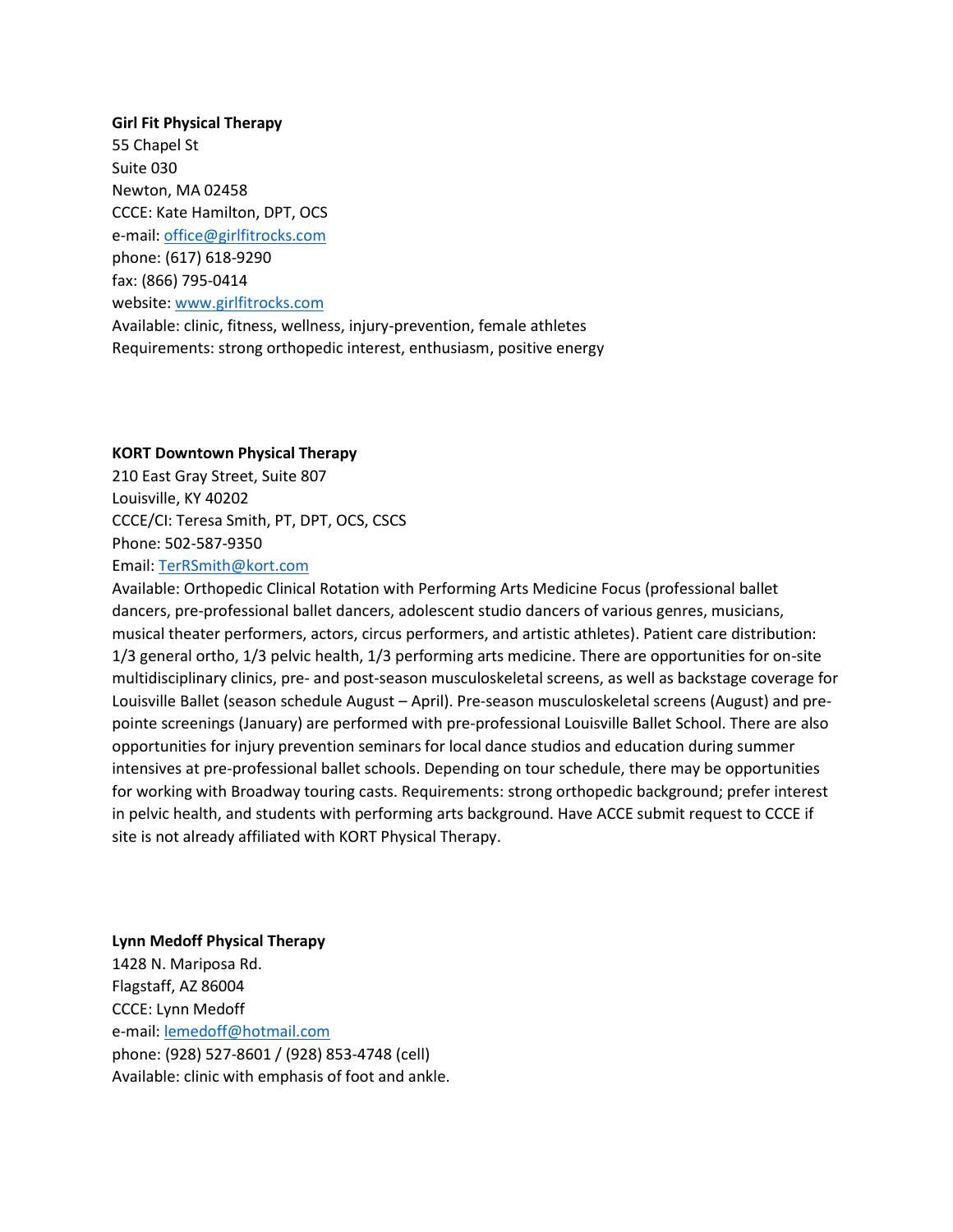### **Magna Physical Therapy & Dance Medicine Center**

302 W. Main Street, Suite 204 Avon, CT 06001 phone: (860) 679-0430 CI: Brian Magna, DPT, ATC email: [brian@magnapt.com](mailto:brian@magnapt.com)

Available: 6-12 week clinical placement suitable for Physical Therapy Students completing their final affiliation; affiliations with all local performing arts institutions and schools; backstage/on-site performance coverage; multidisciplinary program: physical therapy, dance medicine & conditioning, athletic training, personal training, massage therapy and pilates

#### **Maribeth Crupi Physical Therapy**

314 Main Street Suite 101 Wilmington, MA 01887 Phone: (978) 447-5793 Fax: (978) 447-5795 E-mail: maribeth@mcdancetherapy.com Website[: www.mcdancetherapy.com](http://www.mcdancetherapy.com/)

Private orthopedic practice with greater than 50% of patients being dancers of multiple disciplines and levels from recreational to professional performing artists. Adolescent athletes and challenging orthopedic cases also comprise a significant percentage of patients treated.

We are a Pilates based practice with 2 reformers on site. Experience will include observation of Dry Needling, MSK Ultrasound imaging, and a number of advanced orthopedic techniques. Community outreach opportunities such as studio lectures possible depending on time of internship. Requirements: Must complete Level I Mat Work through Australian Physiotherapy Pilates Institute (APPI) as this is integral to all our exercise programs. Must have an interest in treating dancers and some type of experience in dance. Interview required prior to placement.

## **OrthoVirginia**

1850 Town Center Drive Suite 403 Reston, VA 20190 CI: Kristin Huppi, PT, DPT, OCS, SCS, CSCS e-mail: [khuppi@orthovirginia.com](mailto:khuppi@orthovirginia.com) website[: www.orthovirgiona.com](http://www.orthovirgiona.com/)

Available: Sports & Orthopedic Clinical Rotation with Performing Arts Medicine focus (figure skating, gymnastics). Majority of cases are post-operative orthopedics with a great group of physicians on site. Opportunity to work in Return to Sport setting with variety of athletes post-PT and transitioning to return to play.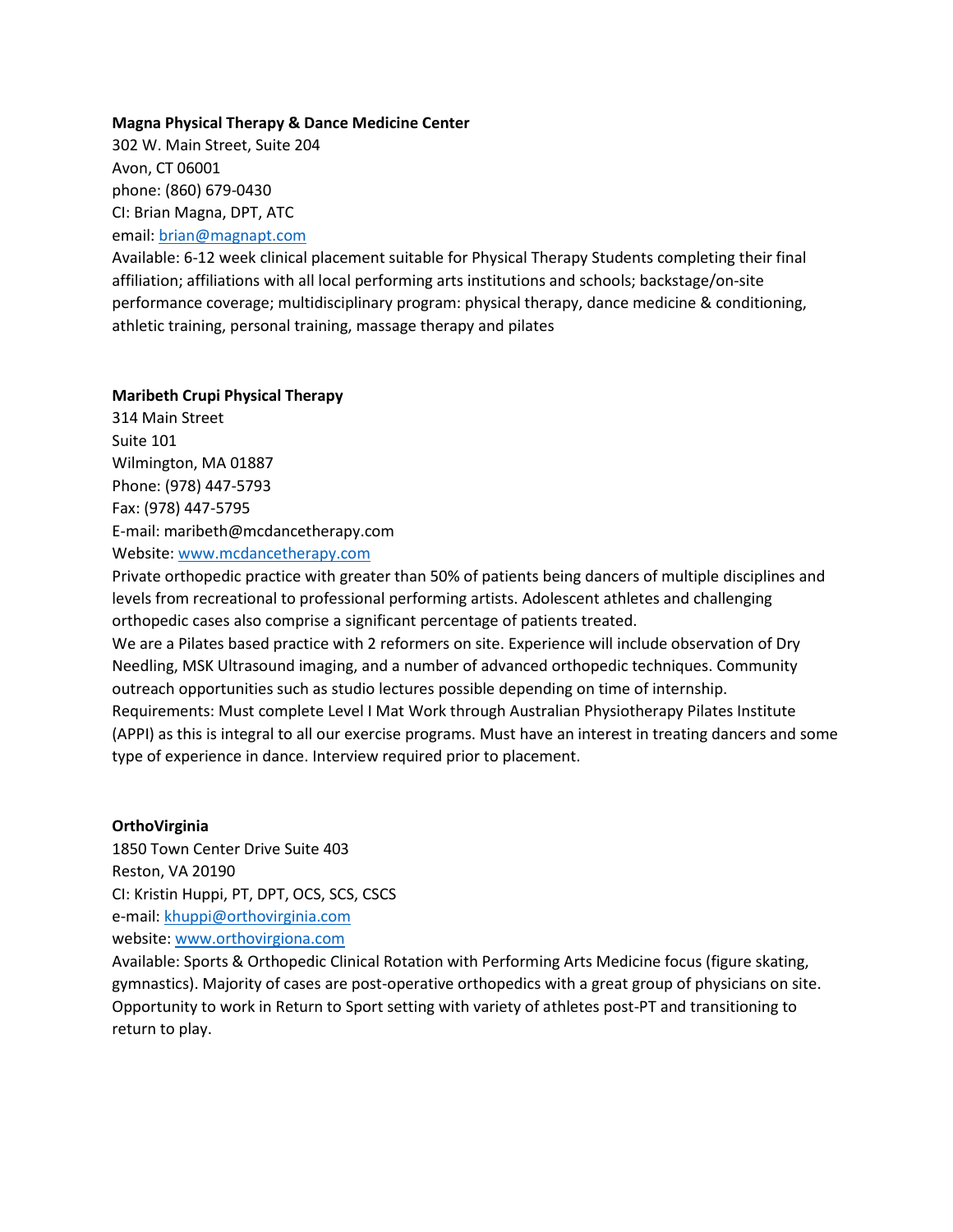### **OSU Sports Medicine, Performing Arts Medicine**

The Ohio State University Wexner Medicine Center 2835 Fred Taylor Drive, Suite 3000 Columbus, OH 43202 Performing Arts Team Leader: Jacquelynn "Hope" Davis-Coen, MS, ATC [Jacquelynn.Davis-Coen@osumc.edu](mailto:Jacquelynn.Davis-Coen@osumc.edu) phone: (614) 293-2385 CCCE: Deanna Domnisch, PT- [deanna.domnisch@osumc.edu](mailto:deanna.domnisch@osumc.edu) Available: clinic, on-site/backstage, screening, educational workshops, research Requirements: strong orthopedic background, final affiliation, phone interview may be requested

### **Performance Rehab**

8825 W 75th street Overland Park, KS phone: (913) 648-6755 CCCE: Kendra Gage, DPT, OCS website[: www.performancerehabkc.com](http://www.performancerehabkc.com/) email: [kendra@performancerehabkc.com](mailto:kendra@performancerehabkc.com) phone: (913) 648-6755 fax: (913) 648-6770 Available experiences: (depending on time of year) on-site, backstage, screenings, prevention/education. Requirements: strong orthopaedic background, final affiliation, phone interview

## **Performing Arts Physical Therapy of Los Angeles**

The Pilates Studio 1106 N. La Cienega Blvd. Suite 203 West Hollywood, CA 90069 CCCE: Melinda Bryan, PT, DPT; e-mail[: Melinda@pilatestherapy.com](mailto:Melinda@pilatestherapy.com) Phone: (310) 659-1077 Fax (310) 659-1163 Available: min. 8 week clinical Requirements: Interview, CPR certification, previous Pilates experience. Student must have own medical and liability insurance through university/college. Final year affiliation (with prior orthopedic affiliation)

# **Physical Therapy for Women, P.C.**

**Sport & Orthopaedic Physical Therapy by Paddy Jarit**  Affiliated with Rockwell Dance Center, Trumbull, CT. 5718 Main St., Trumbull, CT 06611 1499 Post Rd., Fairfield, CT 06824 CCCE: Juan C. Soto, MSPT, e-mail: [juan@pt4women-pt4sports.com](mailto:juan@pt4women-pt4sports.com) Phone: (203) 445-0845 (203) 255-6535 Fax: (203) 445-0846 (203) 255-9874 Requirements: prior clinical rotation experience preferred, strong orthopedic background and manual skills; first come-first serve basis; housing available upon request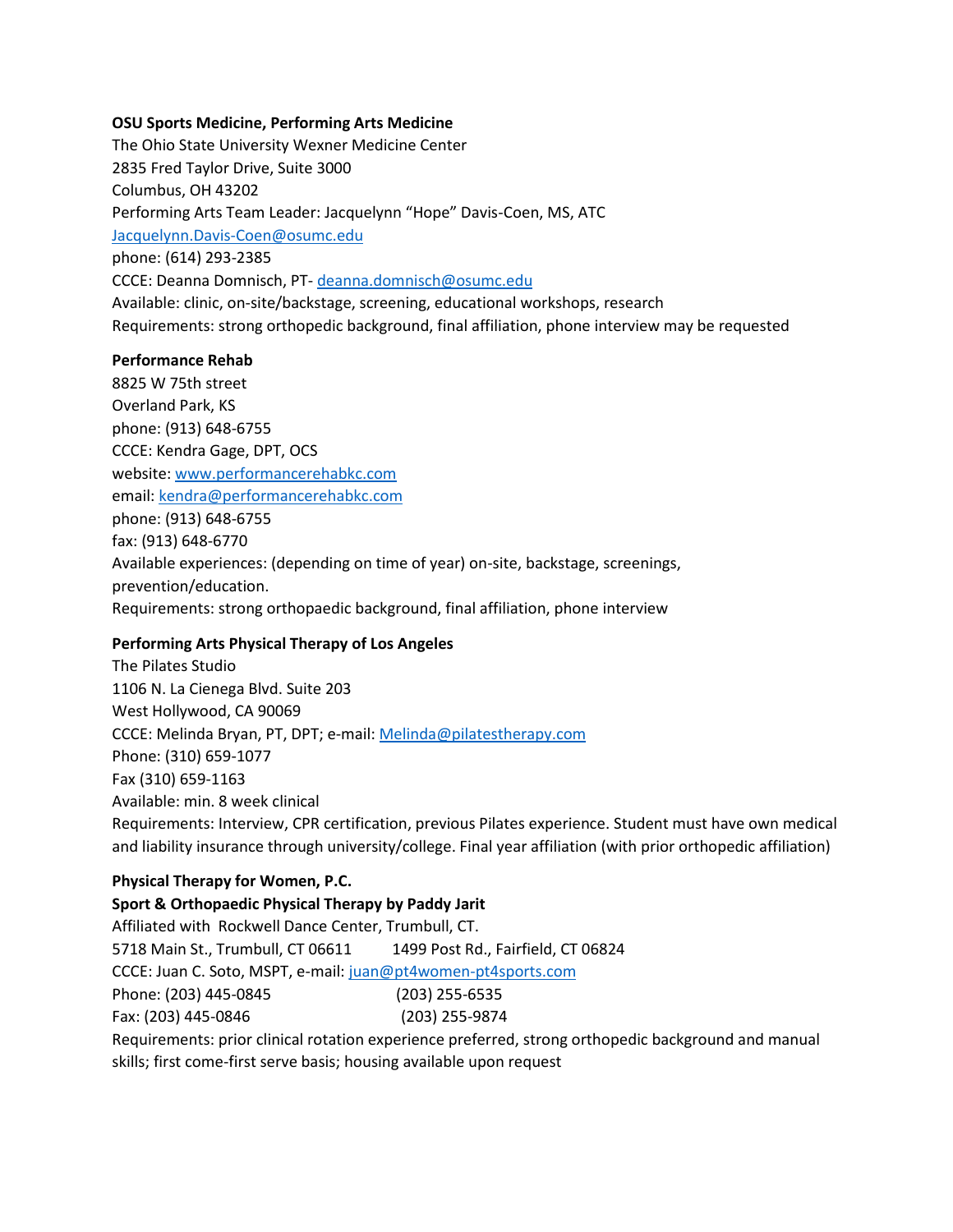## **The Physio Fix**

7419 E Helm Dr. Suite A Scottsdale, AZ 85260 Phone: (602) 734-5610 E-mail: [stacie@thephysiofix.xom](mailto:stacie@thephysiofix.xom) Website[: https://thephysiofix.com/](https://thephysiofix.com/)

Available: 6+ week rotations available. In clinic, on-site and through telemedicine. Active sports population with emphasis on pediatric sports medicine (50%+ of caseload) including gymnasts, figure skater's, dancers, etc. Injury assessment, treatment and prevention programs available with a large emphasis on strength training.

Requirements: phone or zoom interview, resume including cover letter with why you are interested in interning and what you hope to get out of this experience. Recommended to have strong background in orthopedics/sports injuries and knowledge of gymnastics/dance terminology; flexibility in hours including staying as late as 8:00 PM

## **Polestar Physical Therapy and Pilates Center**

7171 SW 62<sup>nd</sup> Avenue, 3<sup>rd</sup> Floor Miami, FL 33143 CCCE: Brent Anderson PT, PhD E-mail: brent@polestarpilates.com / [www.polestarmiami.com](http://www.polestarmiami.com/) Phone (305) 740-6001 Fax: (305) 740-6998 Available: fall and spring, no summers slots available. Requirements: specialty practice in Pilates and performing arts, should have some background in both

## **Sentara RMH Orthopedic Center**

2509 Pleasant Run Dr Harrisonburg VA 22801 Phone: (540) 689-4999 CI: Sarah Gosselin PT, DPT; E-mail[: sfgossel@sentara.com](mailto:sfgossel@sentara.com) CCCE: Judy Jenkins; E-mail: [Jdjenkin@sentara.com](mailto:Jdjenkin@sentara.com) Available: Orthopedics and sports medicine rotation with dance medicine focus (40% caseload.) Caseload consist of James Madison University dance and musical theatre students, as well as students from local dance studios. Preference given to those students doing full-time rotations starting in January, as this provides the opportunity to assist with injury screens and education to the JMU first year dance students.

### **Theatre Arts PT**

5 Regent Street, Suite 503 Livingston, NJ 07039 phone: (973) 422-0888 fax: (973) 422-0880 CCCE: Sigrid Scruggs, DPT E-mail: [sigridscruggs@yahoo.com](mailto:sigridscruggs@yahoo.com)

Requirements: final affiliation with previous general orthopaedic experience & dance/music background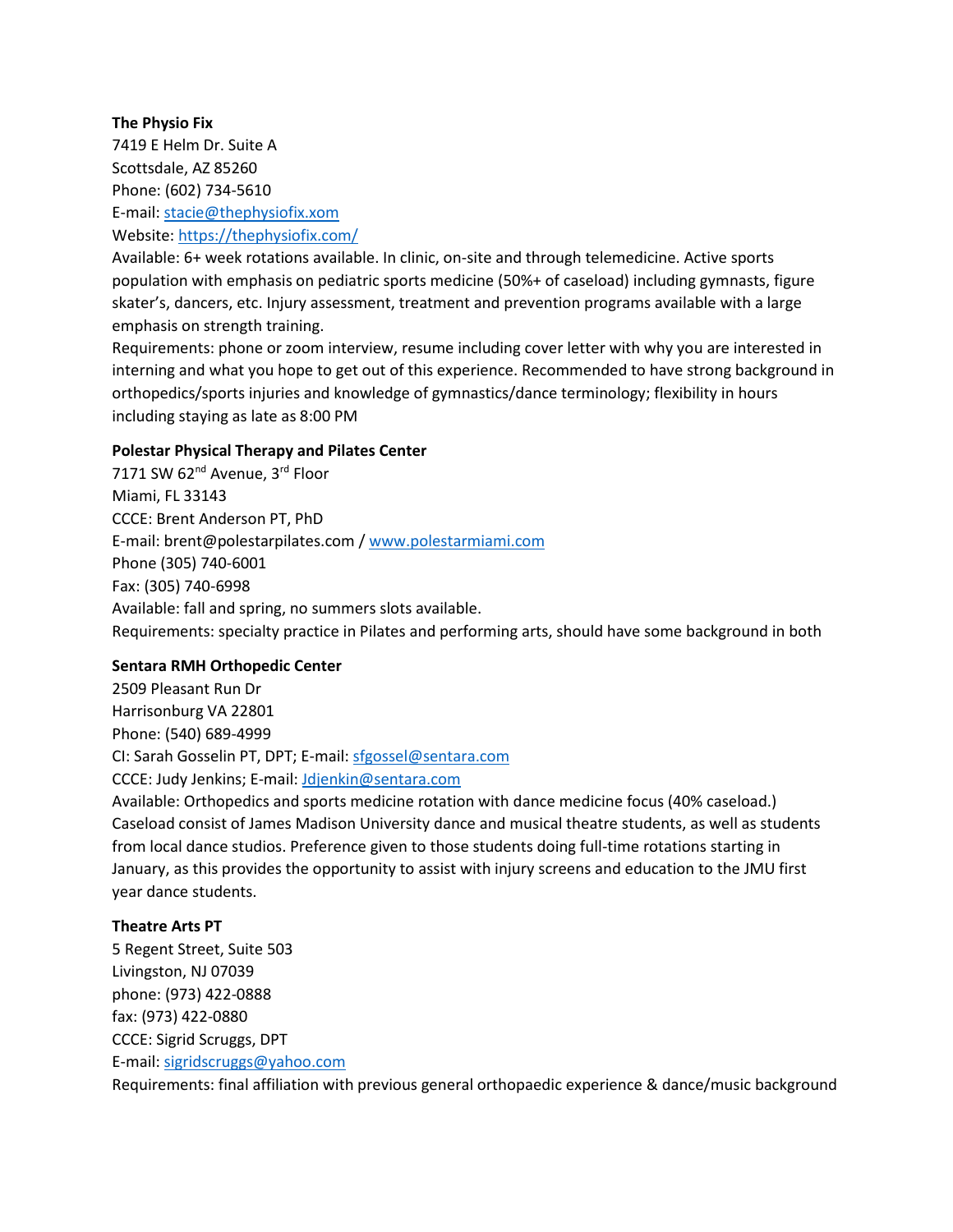#### **Therapeutic Associates Inc.**

837 SW 1st Ave, Suite 150 Portland, OR 97204 Phone: (503) 450-0867 E-mail: [amybenton1@gmail.com](mailto:amybenton1@gmail.com) Website[: https://www.therapeuticassociates.com/locations/oregon/portlandvancouver/downtown](https://www.therapeuticassociates.com/locations/oregon/portlandvancouver/downtown-portland/)[portland/](https://www.therapeuticassociates.com/locations/oregon/portlandvancouver/downtown-portland/)

## **TriPT**

405 Lake Howell Rd, #1031 Maitland, FL 32751 CCCE: Eric Dullmeyer, PT, MPT Email: eric@triptnow.com Phone: (407) 671-0433 Website: triptnow.com Available: clinic, sometimes onsite, educational opportunities. Requirements: previous orthopedic affiliation.

### **Twin Cities Orthopedics**

12982 Valley View Rd Eden Prairie, MN 55344 Phone (952) 546-7000 CCCE: Angie Stock E-mail: [AngelaStock@tcomn.com](mailto:AngelaStock@tcomn.com) Phone (952) 546-7000 Notes: -Available to PT and PTA students -Multiple locations available throughout the Minneapolis, MN area: Eden Prairie, Edina, Eagan, Burnsville, Minnetonka, Blaine -Placement subject to CI availability, as each site accepts only one student at a time. Interview may be required. What we see: -50-75% dancers, gymnasts, skaters, as well as general population sport/orthopedics, both conservative and post op. -Primarily hip, knee, ankle, shoulder, back, neck -Ages 8-100, with heavy emphasis on adolescent care Requirements: -Final clinical rotation only -Basic ballet and gymnastics terminology, or strong interest in learning this terminology is important -Strong interest in sport/orthopedic out patient care

-Communication skills that enhance therapeutic alliance